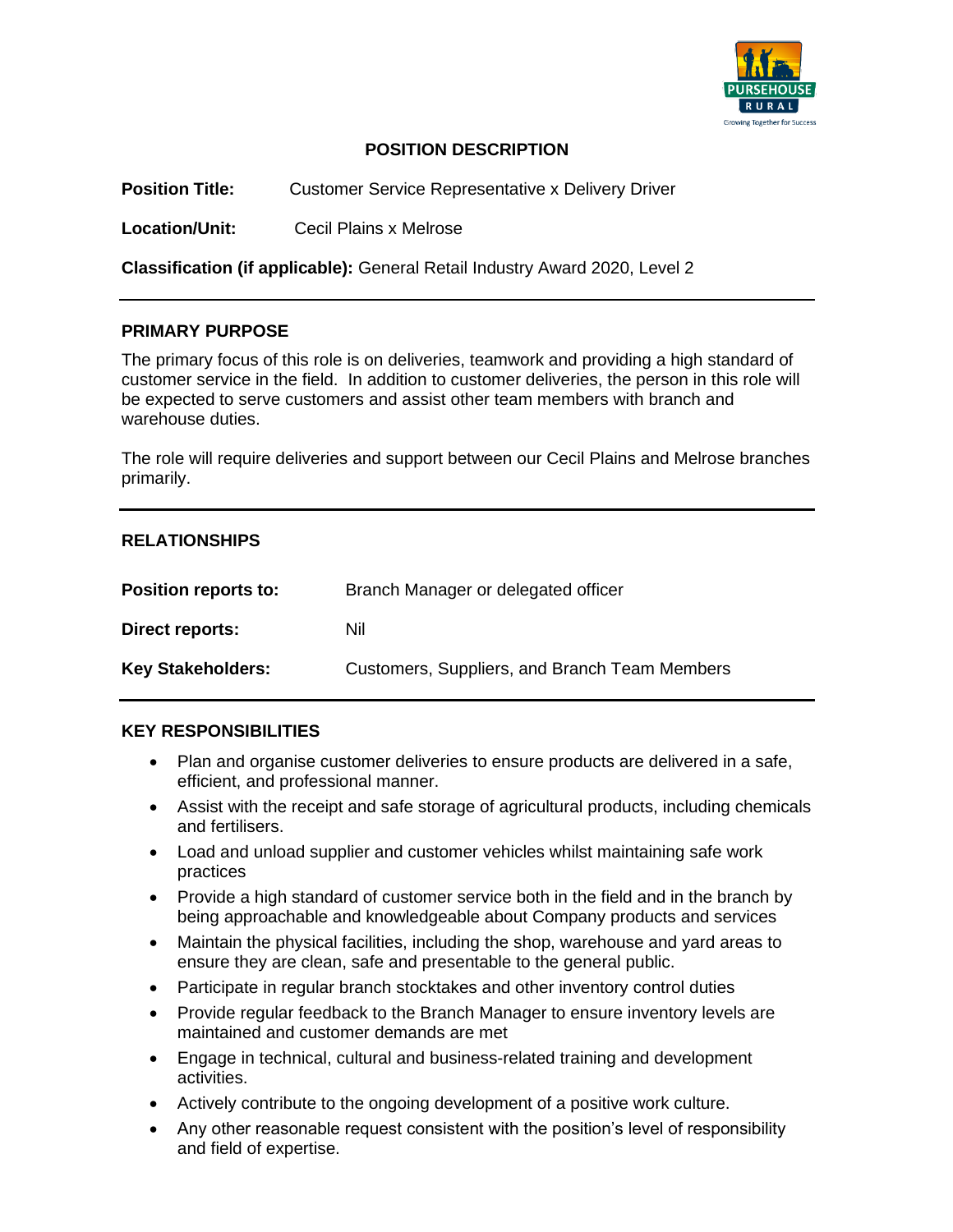

# **GENERAL EXPECTATIONS**

Pursehouse Rural needs, values and expects all employees to:

| Live the                          | Our values sit at the core of everything we do and are a key part                                                                                                              |
|-----------------------------------|--------------------------------------------------------------------------------------------------------------------------------------------------------------------------------|
| Pursehouse                        | of our success. We expect all employees to be respectful, reliable,                                                                                                            |
| <b>Rural Values</b>               | resilient, and responsible.                                                                                                                                                    |
| Be Self-                          | Display a positive attitude to getting things done; be positive and                                                                                                            |
| Motivated                         | focus on continual improvement.                                                                                                                                                |
| Communicate<br>Constructively     | Ability to communicate and influence effectively with employees<br>and customers. Demonstrate a willingness to give and receive<br>constructive feedback in a positive manner. |
| <b>Display Business</b><br>Acumen | Understand current and future business requirements and identify<br>opportunities to minimise costs and improve profitability and<br>productivity.                             |
| <b>Effectively Plan</b>           | Manage tasks and projects through effective planning and the                                                                                                                   |
| and Organise                      | efficient allocation of time and resources.                                                                                                                                    |

# **SKILLS, ATTRIBUTES, EXPERIENCE AND QUALIFICATIONS REQUIRED**

# **Essential Criteria**

- Demonstrated experience in customer service role, preferably in the agricultural sector
- Effective time management skills and the ability to forward plan
- Excellent attention to detail
- Ability to work independently and in a team
- Ability to maintain a high standard of personal presentation and meet the physical requirements of the role
- Valid drivers licence, class C and HR (or willingness to obtain), and a sound knowledge of safety around vehicles
- LF Forklift License (or willingness to obtain)

# **Desirable Criteria**

- General understanding of the agricultural sector
- First aid certificate (or willingness to obtain if required)
- ChemCert accreditation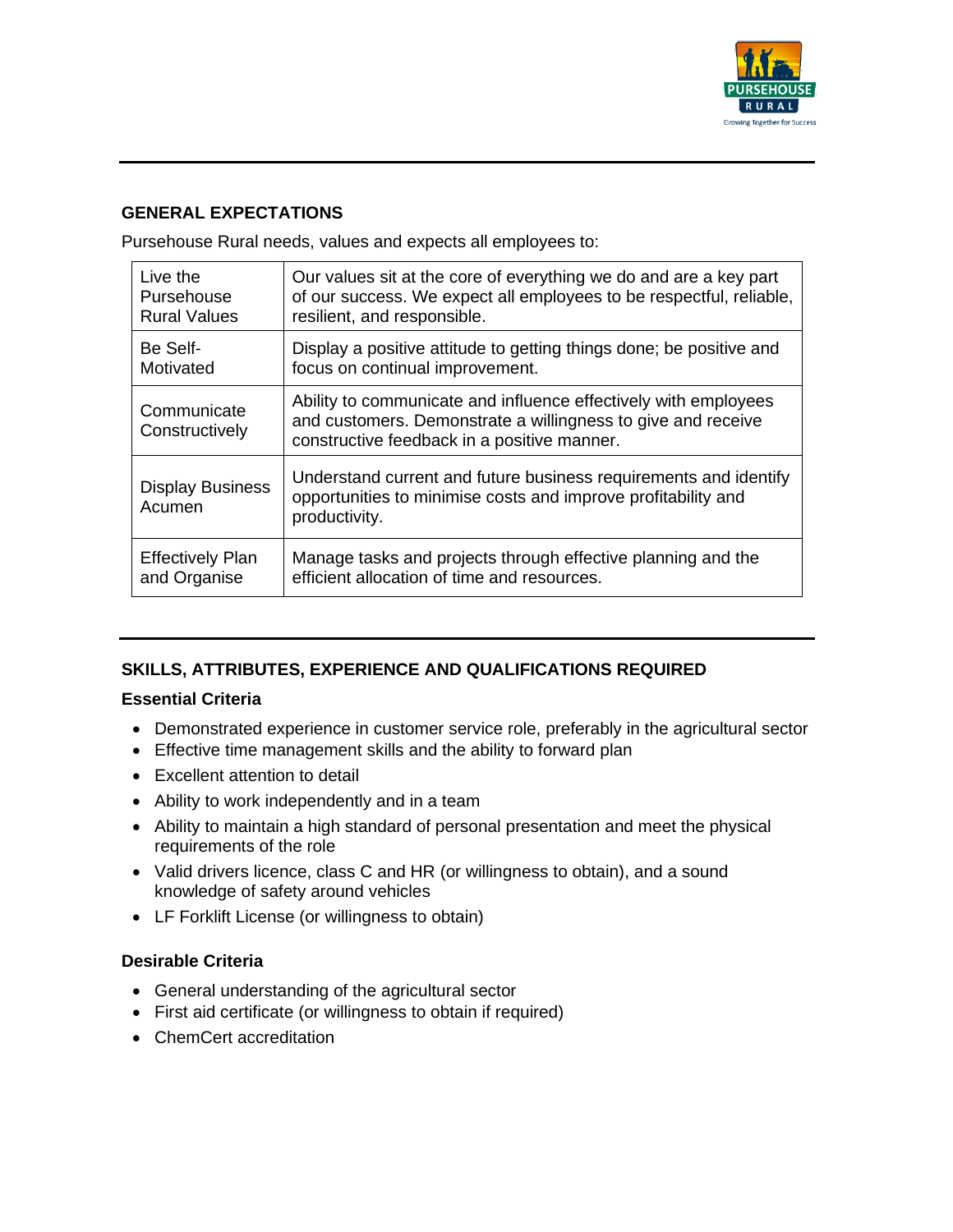

#### **COMMUNICATION**

Given the focus on customers and the requirement to work in a team, well-developed communication skills are essential to achieve the key responsibilities of this position. A willingness to listen and to provide and accept constructive feedback is important. A willingness to work collaboratively and to build and maintain positive working relationships through communication is also required.

#### **JUDGEMENT & PROBLEM SOLVING**

The person in this role is required to respond positively to changing circumstances and adjust plans and priorities to achieve the key responsibilities of the role. The ability to prioritise and manage multiple tasks in a busy environment is essential.

#### **BUSINESS FOCUS**

This position has both a customer service and logistical purpose. Consequently, there is a strong focus on the ongoing provision of a high standard of customer service and the ability to develop and use safe and efficient operational workplace practices.

#### **WHS ACCOUNTABILITY**

Your specific health and safety obligations and responsibilities include:

- taking reasonable care of yourself
- not doing anything that would affect the health and safety of others at work
- following any reasonable health and safety instructions from your employer
- maintaining safe work practices around people and plant.

#### **DELEGATIONS**

Not applicable.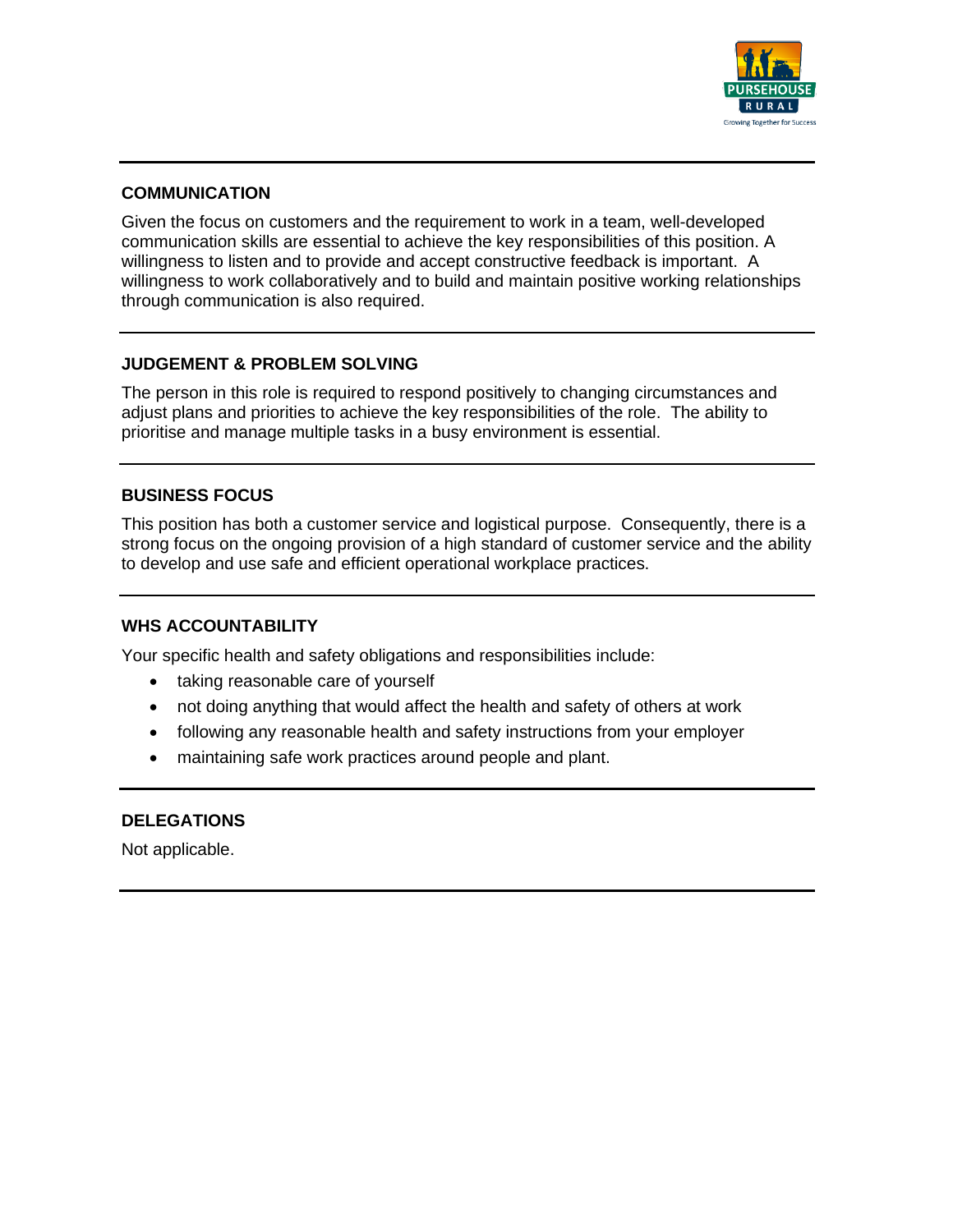

## **DECLARATION**

#### **Position Description**

I, have read and understood, and I am in agreement with, the terms and conditions contained in the **Position Description,** as Customer Service Representative x Delivery Driver for the Company.

| - |  |  |
|---|--|--|
|   |  |  |
|   |  |  |

Signed: Date: